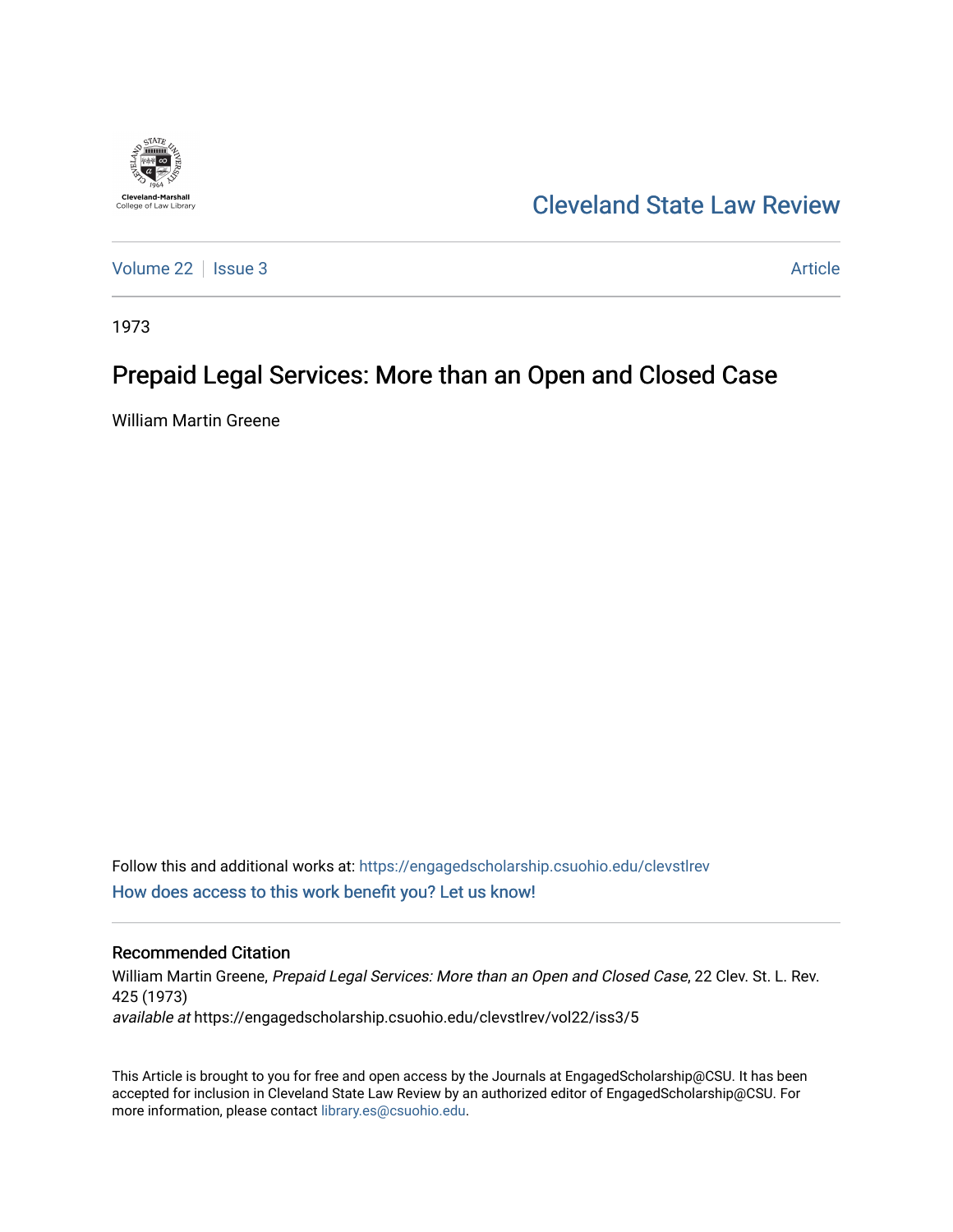## *Prepaid Legal Services: More Than an Open and Closed Case William Martin Greene\**

THE AGE OF PREPAID LEGAL SERVICES is upon us. Bar associa- $\mathbf I$  tions throughout the country are planning and organizing barsponsored programs of legal insurance. Labor unions and other associations have formed, or are forming, various group legal service arrangements. In general, the organized bar favors the so-called "open panel" system for the delivery of prepaid legal services to the middle class. The open panel is essentially a fee-for-service program of legal insurance. Organized labor, as well as other influential spokesmen, support "closed panel" arrangements, whereby a group or association of any type retains either a private law firm or establishes its own law firm to serve its members' needs for particular legal services. The question of which system will best serve the needs of that broad mass of persons defined as "middle class," is a subject of sharp debate between attorneys and laymen alike. This article examines the recent history of the prepaid movement, focuses on the respective arguments favoring both the open and the closed panel, and concludes on a cautionary note as to the paucity of research substantiating and defining the specific legal needs of the diverse subgroupings constituting the middle class, while warning of the dangers inherent in viewing prepaid services as a singular solution for the fulfillment of these needs.

### Background and History

In 1966 the American Bar Association retained Professor Preble Stolz of the University of California School of Law (Boult Hall) to conduct a study of the feasibility of legal insurance. Stolz, together with a group of consulting actuaries, published the results of their study, concluding:

Legal insurance is a possible way of financing legal service for individuals of modest means. A plan can be constructed that would not be too costly to be sold. For the most part the services that would be purchased through insurance are low cost, preventive law services that the public is not now buying. The primary value of legal insurance would be as a way of encouraging people to use more legal services. For selected groups, legal insurance would be more attractive than group legal services, but in general, legal insurance can not achieve the economics of scale possible through group legal services. Legal insurance, accordingly, is far

<sup>\*</sup> AB., Ohio State Univ.; **J.D.** Western Reserve Univ.; Member of the Ohio and California Bars.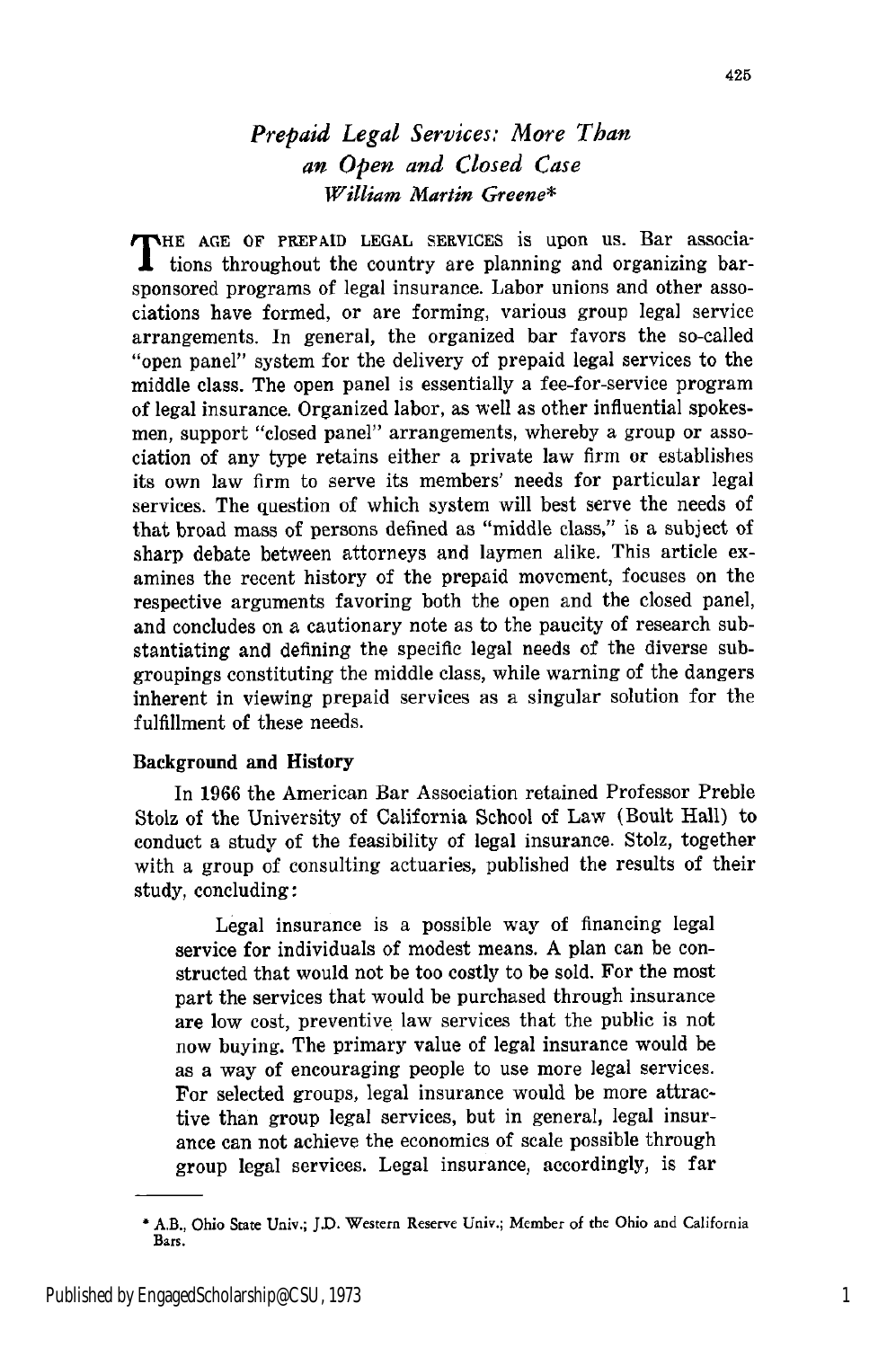from a complete answer to those concerned about the economic threat of a group legal services, nor it is likely to revolutionize the economics of law practice.1

The American Bar Association's Special Committee on Prepaid Legal Services, apparently undaunted by the limited utility of legal insurance programs as suggested by Professor Stolz, proceeded to conduct three major conferences on the subject of Prepaid Legal Services<sup>2</sup> (dealing mainly with the open panel) as well as instituting an open panel pilot project in Shreveport, Louisiana.<sup>3</sup> As of January 1, 1973, the A.B.A. reported that local and state bar association interest had grown so intense that at least twenty-two state bar associations had held discussions on the topic, or had introduced programs of bar-sponsored legal insurance; that the A.B.A.'s special committee on Prepaid Legal Services had given information and technical assistance to the planning efforts of state and local bar associations; that the California Lawyer's Service (a bar-sponsored program) had conducted four meetings and is already negotiating with its first group clients; that Washington and Colorado were about to form similar programs; that state bars in Illinois, Massachusetts, Michigan, Minnesota, New Jersey, Wisconsin, and Utah were past initial planning discussions; that New Jersey and Wisconsin were developing programs to be offered through existing Blue Cross Administrations; and that two major insurance companies, estimating that some twentythree percent of the American public is willing to purchase legal insurance, have announced plans to begin experimental programs in 1973.1

This massive and almost frenzied movement of the bar toward group legal services is not without its historical antecedents or economic underpinnings. The organized bar, historically hostile toward any form of group legal services,<sup>5</sup> was ironically the protagonist in

**<sup>I</sup>**Stolz, *Insurance For Legal Services,* 35 U.CHI.L.REv. 417, 476 (1968) [hereinafter cited as Stolz].

<sup>&</sup>lt;sup>2</sup> At Los Angeles in Nov. 1971; at New Orleans in Feb. 1972; and at Washington, D.C. in April, 1972.

**<sup>3</sup>**The Shreveport program was instituted as **a** pilot project for members of Laborer's Local No. 229, in Shreveport, Louisiana. The project was jointly funded by the Ford Foundation, the American Bar Association, and the American Bar Endowment.

<sup>&</sup>lt;sup>4</sup> 18 A.B.A. NEWS, Jan., 1973, at 4.

**<sup>5</sup>** The general view of the organized bar was that collective efforts of a group toward obtaining legal representation for its members was a violation of the A.B.A. **CANONS OF PRO-FESSIONAL** ETHICS NOS. 27 and 35 (prohibiting advertising and the interposition of lay intermediaries between lawyer and client). See generally, Elson, The Canons of Ethics and<br>the Providing of Legal Services, 33 TENN.L.REV. 171 (1966); Markus, Group Representa.<br>tion by Attorneys as Misconduct, 14 CLEVE.MAR. a Labor Union and the Unauthorized Practice of Law, 20 U.PITT.L.REV. 85 (1958); The<br>Emergence of Lay Intermediaries Furnishing Legal Services to Individuals, 1965 WASH.<br>VOL. Q. 313 (1965); Unauthorized Practice of Law by L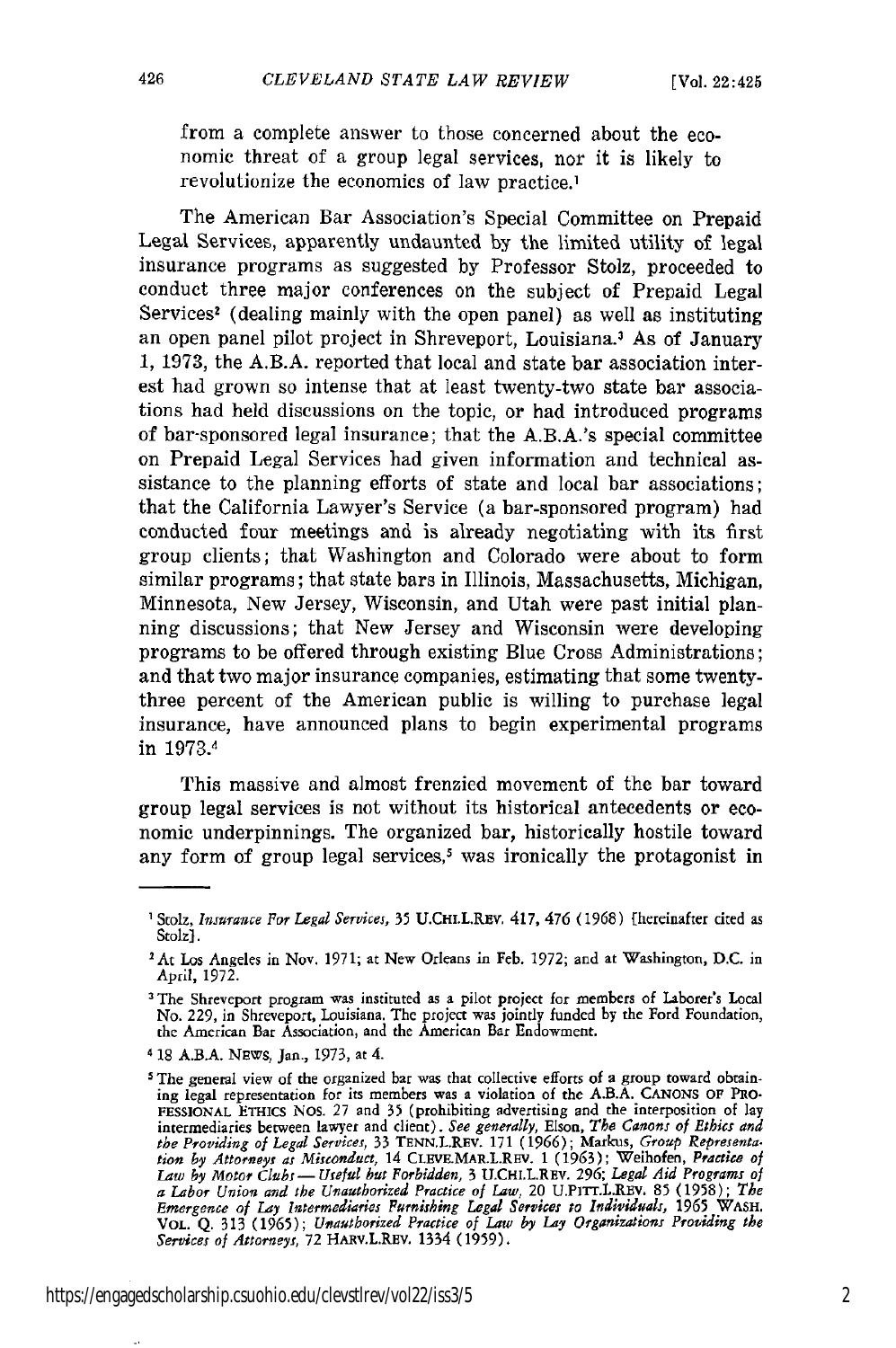a series of court decisions which were to guarantee the existence of such plans. In 1963 and 1964, the United States Supreme Court decided two cases, *NAACP v. Button,6* and *Brotherhood of Railway Trainmen v. Virginia State Bar,'* involving collective efforts of two groups to assist in obtaining limited legal representation for their members. In the *Brotherhood* case, Justice Black, delivering the opinion of the court, stated:

Laymen cannot be expected to know how to protect their rights when dealing with practiced carefully counseled adversaries [citing *Gideon v. Wainwright,* 372 U.S. 335] and for them to associate together to help one another to preserve and enforce rights granted them under federal law cannot be condemned as a threat to legal ethics. The state can no more keep these workers from using their cooperative plan to advise one another than it would use more direct means to bar them from resorting to the courts to vindicate their legal rights. The right to petition the courts cannot be so handicapped.'

Despite the comparatively clear language and intent of the *NAACP* and *Brotherhood* cases, the Court found it necessary to twice more grant certiorari in related matters over the next seven years. In both instances, the Court found as violative of the first amendment, bar association activities to curtail group legal efforts. In *United Mine Workers v. Illinois State Bar Association* (1967)<sup>9</sup> the Court, in a case involving the legality of a state court injunction barring a union local from providing or referring its members to an attorney for representation in workman's compensation cases, stated:

We hold that the freedom of speech, assembly, and petition guaranteed by the First and Fourteenth Amendments gives petitioner the right to hire attorneys on a salary basis to assist its members in the assertion of their legal rights.10

Four years later, the so-called "Burger Court" gave final notice that they would not distinguish away prior court holdings. In *United Transportation Union v. Michigan Bar Association"* a case wherein the union referred members to attorneys with whom the union had a fee ceiling arrangement, the court stated:

Published by EngagedScholarship@CSU, 1973 3

427

<sup>6371</sup> U.S. 415 (1963). 7377 U.S. 1 (1964). *1Id,* at **7. 9389** U.S. 217 (1967). *'Old.* at *221-22.* "401 U.S. 576 (1971).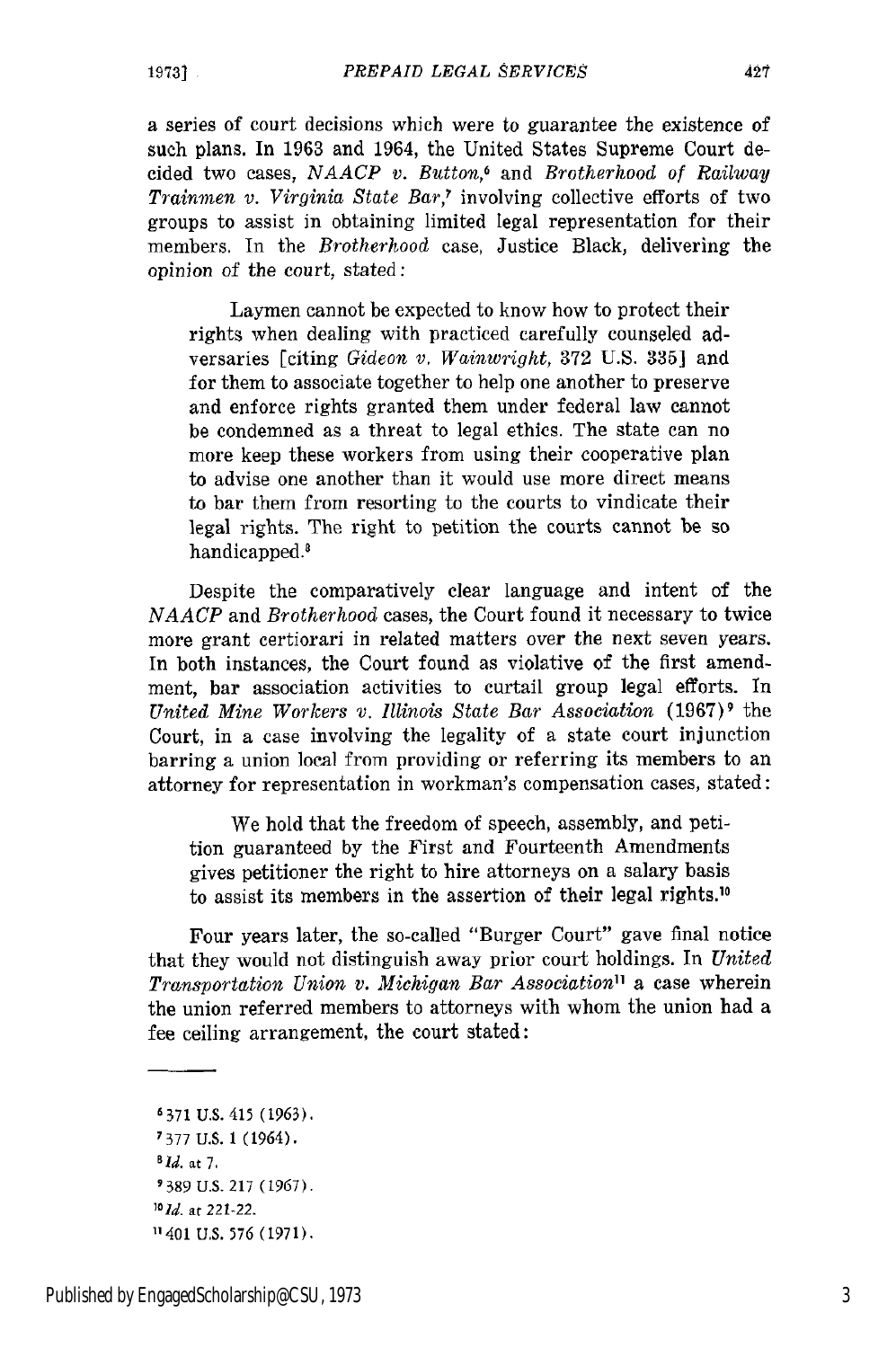The common thread running throughout our decisions in *NAACP v. Button, Trainmen,* and *United Mine Workers* is that collective activity undertaken to obtain meaningful access to the court is a fundamental right within the protection of the First Amendment. However, that right would be a hollow promise if courts could deny an association of workers or others, the means of enabling their members to meet the cost of legal representation.<sup>12</sup>

The bar associations were not without their economic justification in seeking to suppress or limit union activities in legal services. It was suspected by many that a great number of formal or informal closed panel group arrangements existed. With the advent of the aforementioned court decisions, many of these group arrangements began to emerge from their cocoon of self-imposed obscurity. California was viewed as the hotbed of such arrangements, as later evidenced by the results of a registration requirement, wherein every lawyer involved in a group arrangement was obligated to make public record of his participation." By November of 1971, it was reported that 83 lawyers or law firms had arrangements with 218 groups with a statewide membership estimated between 300,000 to 750,000 individuals, and that registrations were increasing at a rapid rate.14 Given the difficulties of financing such plans in advance of Congressional legislation,<sup>15</sup> it is small wonder that such statistics alarmed many with a vested interest in the economics of private practice. Indeed, the American Bar Association, citing Stolz' study as establishing "that for the first time a serious student working with actuarial assistants has concluded that such a plan is feasible,<sup>16</sup> urged the interested, organized bar to foster and promote "plans based upon insurance principles and incorporating the concept of free choice of attorney  $\ldots$  [and]  $\ldots$  to move swiftly to cut through the myriad problems involved in setting up such programs."<sup>17</sup> As stated earlier, by 1973, state bar associations, with the aid of the American Bar Association, had moved strongly ahead with the structure and implementation of such programs.

428

*<sup>121</sup>d.* at **585-6.**

**<sup>13</sup> STATE BAR OF CALIFORNIA, RULES OF PROFESSIONAL** ETHICS **No.** 20 (1970)

<sup>&</sup>lt;sup>14</sup> Address by Philip J. Murphy, Conference on the Development of Prepaid Legal Services, Nov. 12, 1971.

*<sup>15</sup> See* p. 430 *infra.*

<sup>&</sup>lt;sup>16</sup> A.B.A. SPECIAL COMMITTEE ON AVAILABILITY OF LEGAL SERVICES, REPORT AND RECOM-**MENDATION,** in REVISED **HANDBOOK ON PREPAID** LEGAL SERVlCES 25 (April, 1972). This report was first adopted in Fcb., 1968.

**<sup>17</sup>** A.B.A. **SPECIAL** COMMITTEE **ON** PREPAID **LEGAL COST ISUIANCE,** REPORT, in REVISED HANDBOOK **ON** PREPAID **LEGAL** SERVICES 33 (April, 1972). This report was first adopted in Feb., 1971.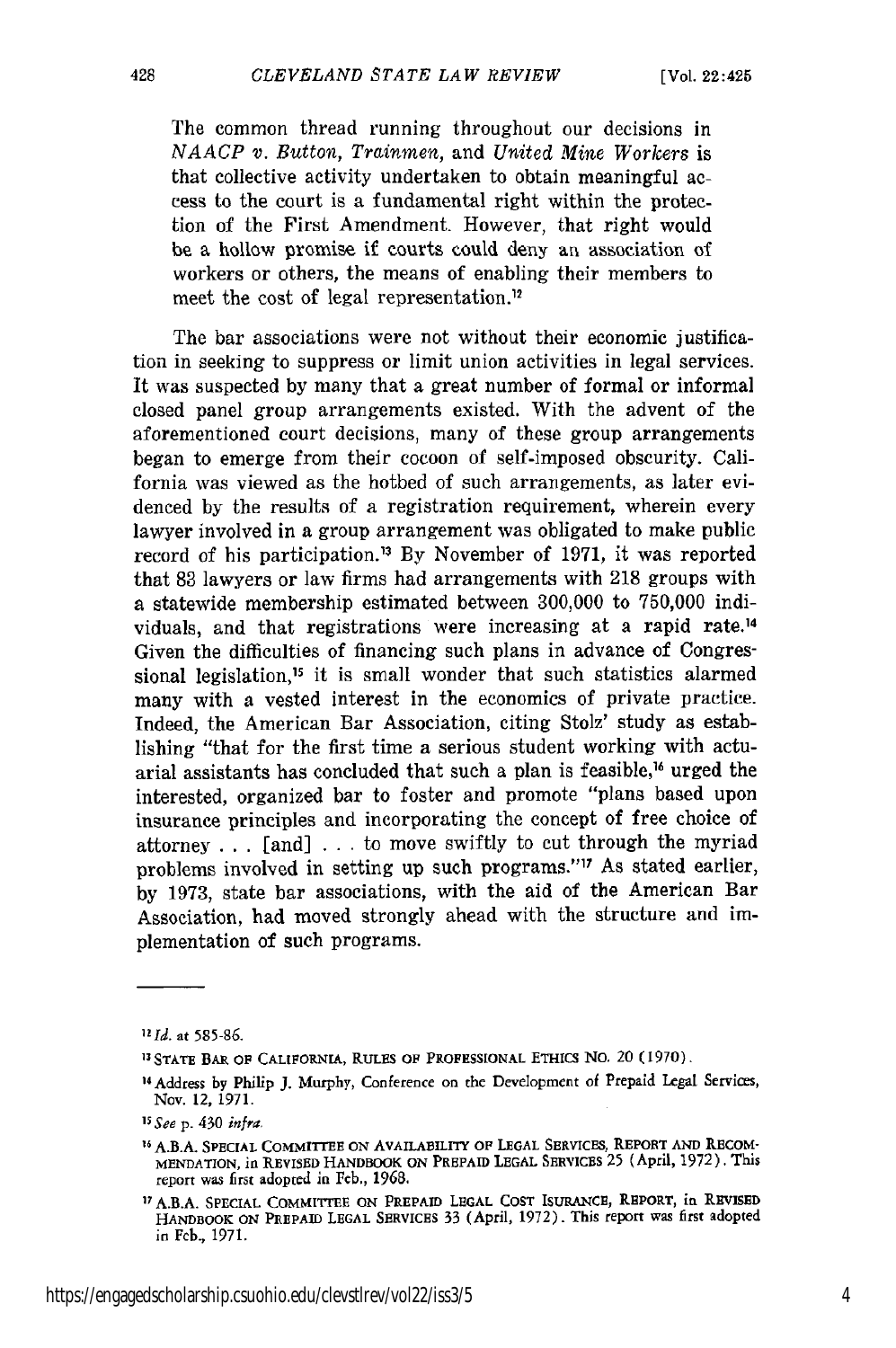Meanwhile, another powerful interest group, organized labor, publically endorsed the closed panel. The AFL-CIO executive council released a statement on May 2, 1972 clarifying their long-standing position on legal services:

Legal services for union members and their families can best be provided through union or community sponsored prepaid legal service plans. The alternative, open-ended fee for service arrangements, permits no effective cost controls and would lead to the same kind of runaway cost escalation many unions have suffered in fee-for-service medical programs.<sup>18</sup>

Within the general but still unproven assumption that local and state bar associations were now effectively out of the business of regulating and terminating collective efforts toward group legal services, several labor unions instituted comprehensive legal service plans. 19 Laborer's Local 423 in Columbus, Ohio, for example, began what is perhaps the most comprehensive plan in the nation.<sup>20</sup>

One does not have to look far to understand labor's especial concern with legal services, for the labor unions, with their massive group memberships and employer-pay benefit programs, are ideal spawning grounds for such plans. There exist, however, several remaining obstacles to the full implementation of both open and closed plans. If and when these obstacles are alleviated, the widespread utilization of legal service plans will be a reality.

## The Obstacles

The major obstacle facing prepaid plans is Section 302 of the Taft Hartley Act. This section prohibits employer contributions to jointly administered trust funds for all but certain narrowly defined purposes.<sup>21</sup> Without such status as a fringe benefit, comprehensive prepaid plans face seemingly insurmountable difficulties. Few unions, for example, have the requisite monetary resources to finance programs from union dues. Still fewer unions now have memberships that are willing or able to finance prepaid plans out of their own pocket; even if they were so willing, the administrative, accounting, and collection problems inherent in such a scheme would provide difficult and expensive obstacles.

<sup>&#</sup>x27;B Statement of the AFL-CIO Executive Council on Prepaid Legal Services, Washington, **D.C.** (May 2, 1972).

<sup>&#</sup>x27; For an amusing view of a restrictive reading of the **U.T.U.** case, *see* Stolz, *Sesame Street for Lawyers: A Dramatic Rendition of U.T.U. v. State Bar of Michigan,* 36 UNAUTHORIZED PRACTICE NEws 14 (Nov. 1971).

<sup>20</sup> This plan covers unlimited legal advice and consultation, 80 hours of legal services during each calendar year in connection with up to five matters per calendar year, and costs and ex penses incurred in connection with rendition of legal services. Exempted are contingent fee matters, suits against the union or another member, collections, income tax preparation, and business ventures.

**<sup>2</sup>** 29 U.S.C. §186.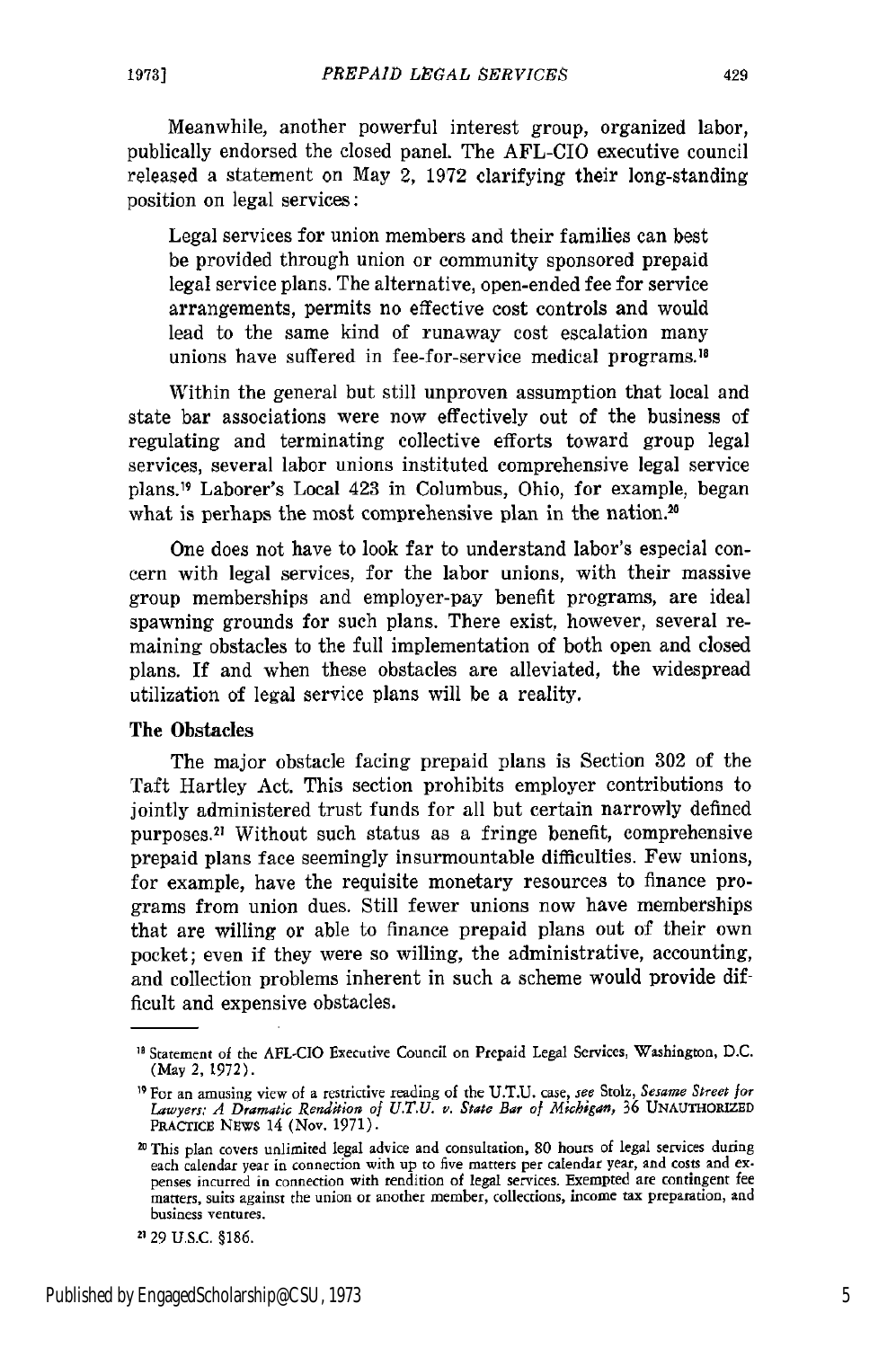Although some commentators have proposed that Section 302 (C) **(6)22** of the Taft Hartley Act (a 1959 amendment permitting trust contributions for the purpose of pooled vacations, holiday, severance, or other similar benefits) may be interpreted to embrace legal services under the guise of "similar benefits," the more reasonable view is that statutory modifications will be necessary in order to place legal services alongside medical services as a permissible fringe benefit. To accomplish this end, legislation has been introduced in both the House of Representatives and the Senate. Passage of the bill is expected, as both organized labor and the organized bar, mindful of the necessity for such legislation to both the open and closed panel, are lobbying strongly in its behalf.

Another stumbling block is Section  $501(C)$  (9)<sup>23</sup> of the Internal Revenue Code, which provides tax-exempt status for voluntary employee beneficiary associations providing for the payment of life, sickness, accident, and *other benefits* to its members. Whether or not a legal service trust would be an exempt entity is dependent on the Internal Revenue Service's interpretation of this section. Additionally, it appears that benefits paid by group legal plans are taxable income to the recipient. Since medical benefits are tax exempt,<sup>24</sup> there would appear little reason not to provide similar treatment for legal services. One can imagine the incredulity of a worker receiving \$5,000.00 in legal benefits only to find such an item includable in his gross income. Since such factors would unduly inhibit most types of legal service plans, many responsible commentators urge a more liberal reading of the term "other benefits" in  $\S501$ (C)(9) and, if necessary, Congressional modifications of the relevant code provisions.<sup>25</sup> When in fact such modifications become reality, the age of prepaid legal services will be fully ushered in. It is perhaps not too bombastic to assert that in many respects the private practice of law will never again be the same.

## The Need for Prepaid Legal Services

Both the open and closed panel approach begin with the underlying assumption of the failure of the present legal system to adequately represent the middle class. While there is little hard data to support a claim that the middle class is being deprived of legal services, 26 there appears to be a widespread acceptance of such a

**<sup>&</sup>quot;29** U.S.C. §186(c) (6).

**<sup>2326</sup>** U.S.C. **§501(c)** (9).

*<sup>226</sup>* U.S.C. §105 (b).

<sup>&</sup>lt;sup>25</sup> See Bernstein, *Future Growth and Direction of Prepaid Legal Services*, Collective Bargaining, *and the Role of Labor,* in **PREPAID** LEGAL SERVICEs 69 (Nov. **1971).**

**<sup>26</sup> Stol,** *sapra* **note 1, at** 419; *see also* P. **STOLZ,** *TIE* **LEGAL NEEDS** OF **THE PUBLIC:** *A* SuRvEY **ANALYSIS** (Research Contribs. **of Am Bar** Found. No. **4, 1968).**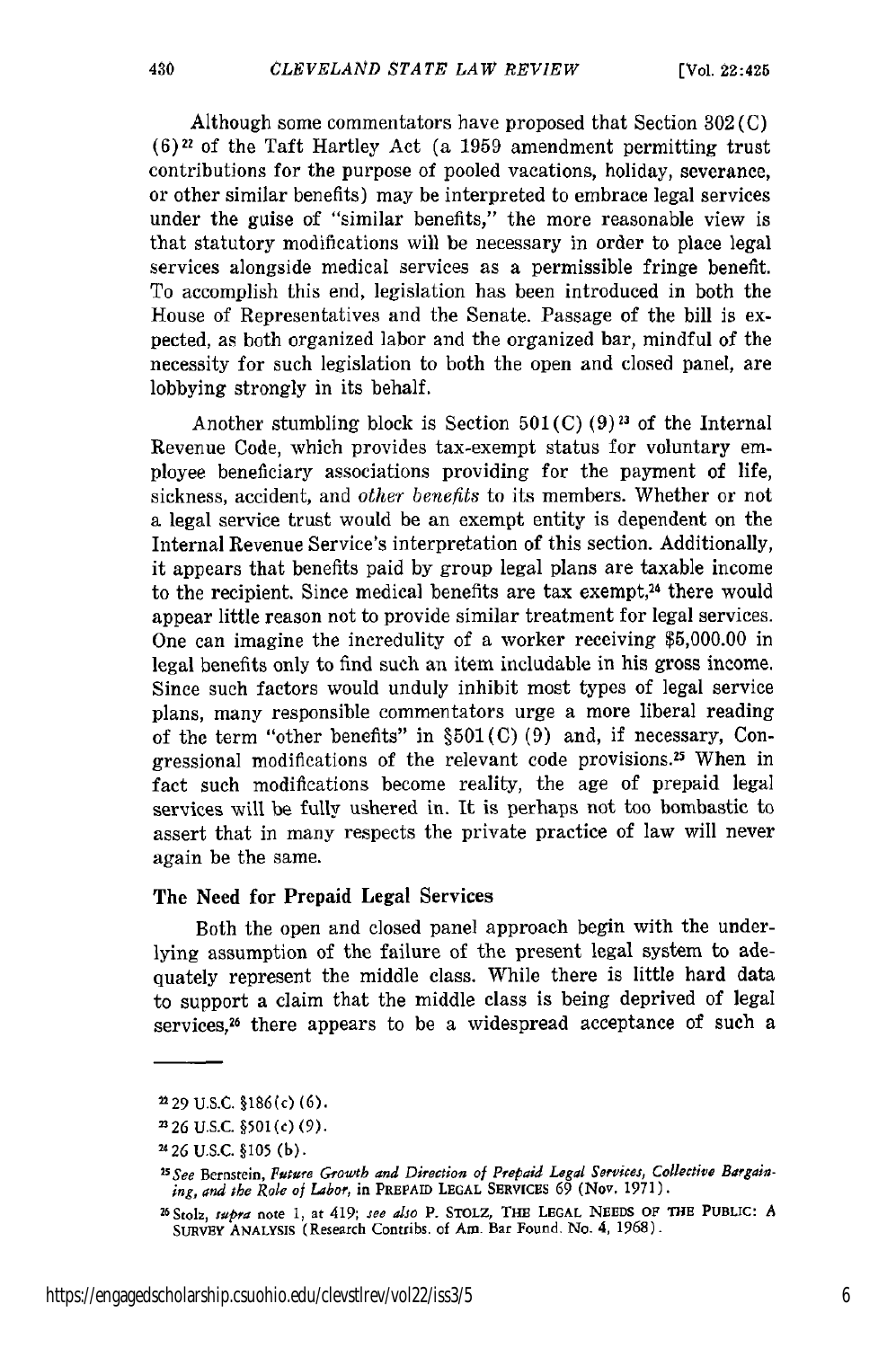need. The A.B.A.'s Special Committee on Prepaid Legal Services asserts, "[T]he association has long been aware that the middle 70% of our population is not being reached or served adequately by the legal profession."'" Other commentators more harshly suggest that the legal profession is adequately serving less than one-third of the people of the United States,<sup>28</sup> the great majority of these legally neglected being broadly classified as people of moderate means. Since the middle class has been variously defined to encompass approximately 128,000,000 persons with incomes between \$5,000. and \$15,000;<sup>29</sup> or sixty-three percent of the population with incomes between \$6,000 and \$18,000,<sup>30</sup> the scope of the defined problem of providing adequate legal services for this populace is indeed staggering, and will of necessity require the emergence of new institutions into the practice of law.

This asserted legal dilemma of the middle class, while generalized and largely unsubstantiated, is nevertheless easy to conceptualize. The poor, due to their classification as "indigents," have been afforded some semblance of access to legal representation by traditional legal aid societies, the O.E.O. Legal Service Program, and various decisions of the United States Supreme Court.31 The wealthy, on the other hand, can abundantly afford to finance their own legal expenses. The middle class wage earner, however, does not qualify for government-assisted legal aid, and arguably can not afford the hourly fees of forty dollars and upward billed by most attorneys for legal services.<sup>32</sup>

The failure of the legal profession to provide for the "little man" is not surprising when one considers that the profession has never really been geared toward serving the working man, but rather has been fostered and subsidized to cater to business and property inter-

<sup>&</sup>lt;sup>27</sup> ABA SPECIAL COMMITTEE ON PREPAID LEGAL SERVICES, INTRODUCTION, in REVISED HANDBOOK **ON** PREPAID **LEGAL** SERVICES **1.** 2 (April, 1972).

**B, CHRISTENSEN,** LAWYERS **FOR** PEOPLE **OF MODERATE MEANS 5** (1970).

**<sup>2918</sup> A.B.A.** NEWS, *spra* note 4.

**<sup>30</sup>** Tolley, *Putting Group Legal Plans On Retainer For Middle America,* PENSION WELFARE **NEWS,** June, 1972 at 32.

**<sup>31</sup>** Argersinger v. Hamlin, 407 U.S. 25 (1972) (right to counsel for indigent accused of a misdemeanor for which a jail sentence may be imposed); Gideon v. Wainwright, 372 U.S. **335** (1963) (right to counsel for an indigent accused of a felony); Bute v. Illinois, 333 U.S. 640 (1948) (right **to** counsel for an indigent accused of a capital offense).

**<sup>32</sup>**This figure of \$40 per hour is gleaned from minimum fee schedules published **by** the Ohio Bar Assoc. in 1972. While one suspects that lawyer's fees will continue to rise, minimum fee schedules have recently come under attack as being violative of section one of the Sherman Act, **15** U.S.C. §1. Such a theory was recently adopted by a federal district court in *Goldfarb v. Virginia State Bar,* 1973 Trade Cas. 74.318 (E.D. Va. 1973). The position of the court was in accord with the attitude of the Justice Department. Since *Goldfarb*, many minimum<br>fee schedules are being abandoned. See interview with Donald Baker, Chief of Antitrus<br>Division's Policy Planning, 606 ATRR AA-4 (Mar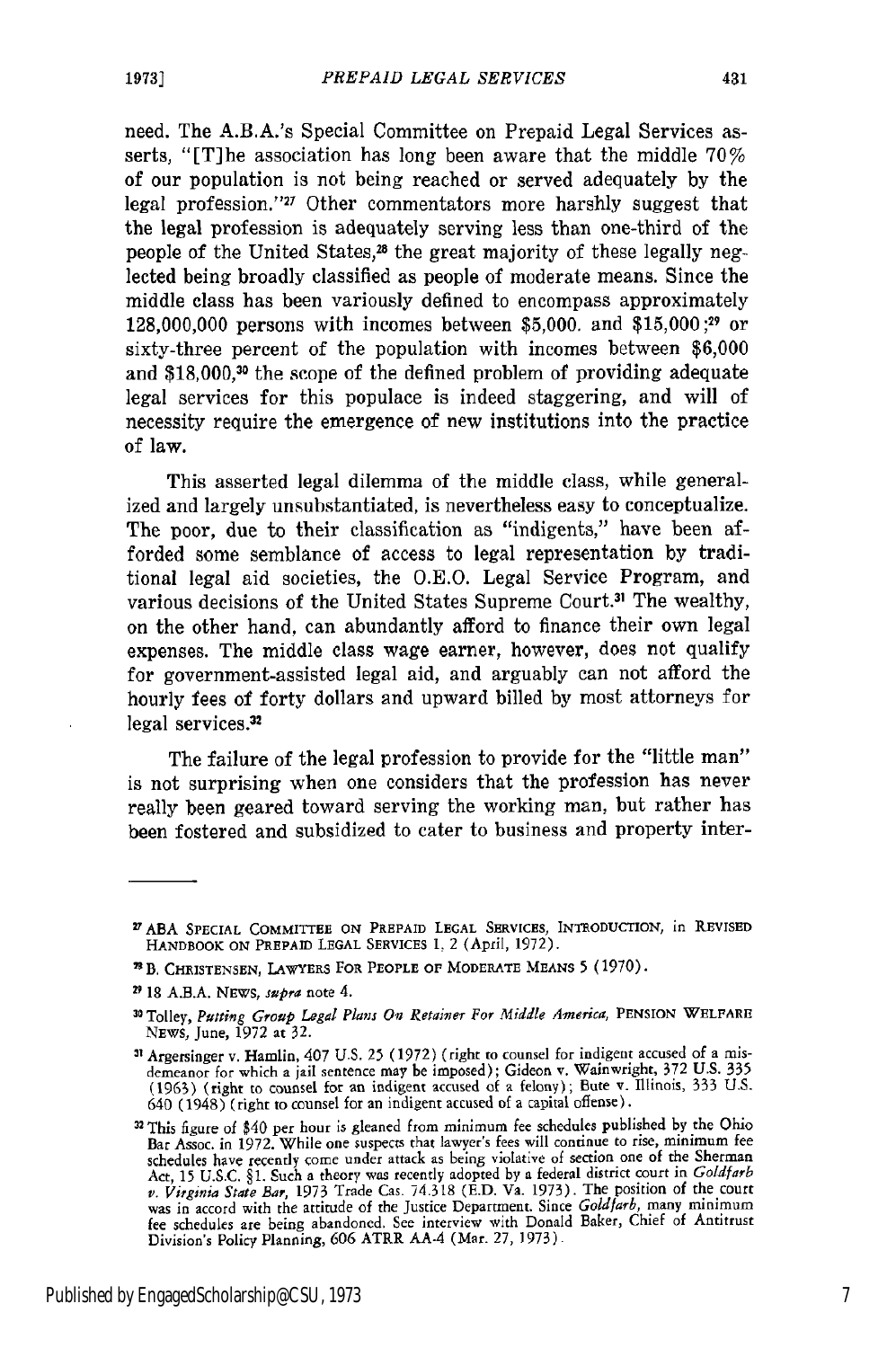ests.33 While such a focus may have been quite appropriate in the nineteenth century, it is particularly unfortunate today. With the increasing consumer power of the workingman, the expansion of past "New Deal" government into the lives of the populace, and the newly perceived involvement of Americans in the criminal justice system,<sup>34</sup> more and more persons are directly in need of legal assistance to aid them in navigating the sea of legal problems presented by contemporary existence.

As a natural consequence of this alleged failure on the part of the profession, contact between attorneys and the middle class has been comparatively slight, and when occasioned, is often fraught with distrust and fear. Many workers have little understanding of the functions of an attorney, and thus are unable to perceive when one is needed. Furthermore, there appears to be some evidence that much of the public distrusts the law in general, and attorneys in particular.<sup>35</sup> If such a general view of the middle class is correct, the problem of providing legal services for this group clearly transcends (but by no means excludes) prohibitive legal fees; and thus the solutions should also address themselves toward alleviating the barriers between the profession and a large segment of the public.

### The Closed **Panel**

The closed panel is structured to provide legal services to any type of group or association. While plans differ as to extent of coverage, two general types are possible: (1) a house counsel arrangement, whereby the group retains attorneys on a full-time basis to represent its members, and (2) a private law firm retained **by** the group pursuant to a contractual arrangement. To a varying degree, it can be persuasively argued that such arrangements appear not only more economical than legal insurance, but also that they embody a preferred structure for the massive conditioning effort needed to educate a distrustful and legally naive middle America.

While the existence per se of a legal insurance policy may well in the long run encourage contact with an attorney, it is difficult to perceive an insurance company in the role of educating its policyholders to claim benefits. Such a role, of course, could be assumed **by**

**<sup>33</sup>**Mayhew & Reiss, The Social Organization of Legal Contracts, 34 AM.Soc.REv. 309 (1969).

<sup>&</sup>lt;sup>34</sup> I use the term "newly perceived" to reflect the fact that more accurate statistical systems have only recently disclosed the extent and percentage of the populace involved in the criminal justice. The Presidnt's Commission on Law Enforcment, for example, reported that as of 1965, one boy in six was sent to juvenile court; that forty per cent of all male children would be arrested for nontraffic offenses during their lives; that ninety-one per cent of a sampled group of **1,700** people admitted they had committed criminal acts. **PRESIDENT'S COMMISSION ON LAW ENFORCEMENT,** THE **CHALLENGE OF** CRIME IN **A** FREE **SOCIETY (1967)**

**<sup>31</sup>** *See* Stolz, supra note **1,** at 420 n. 14.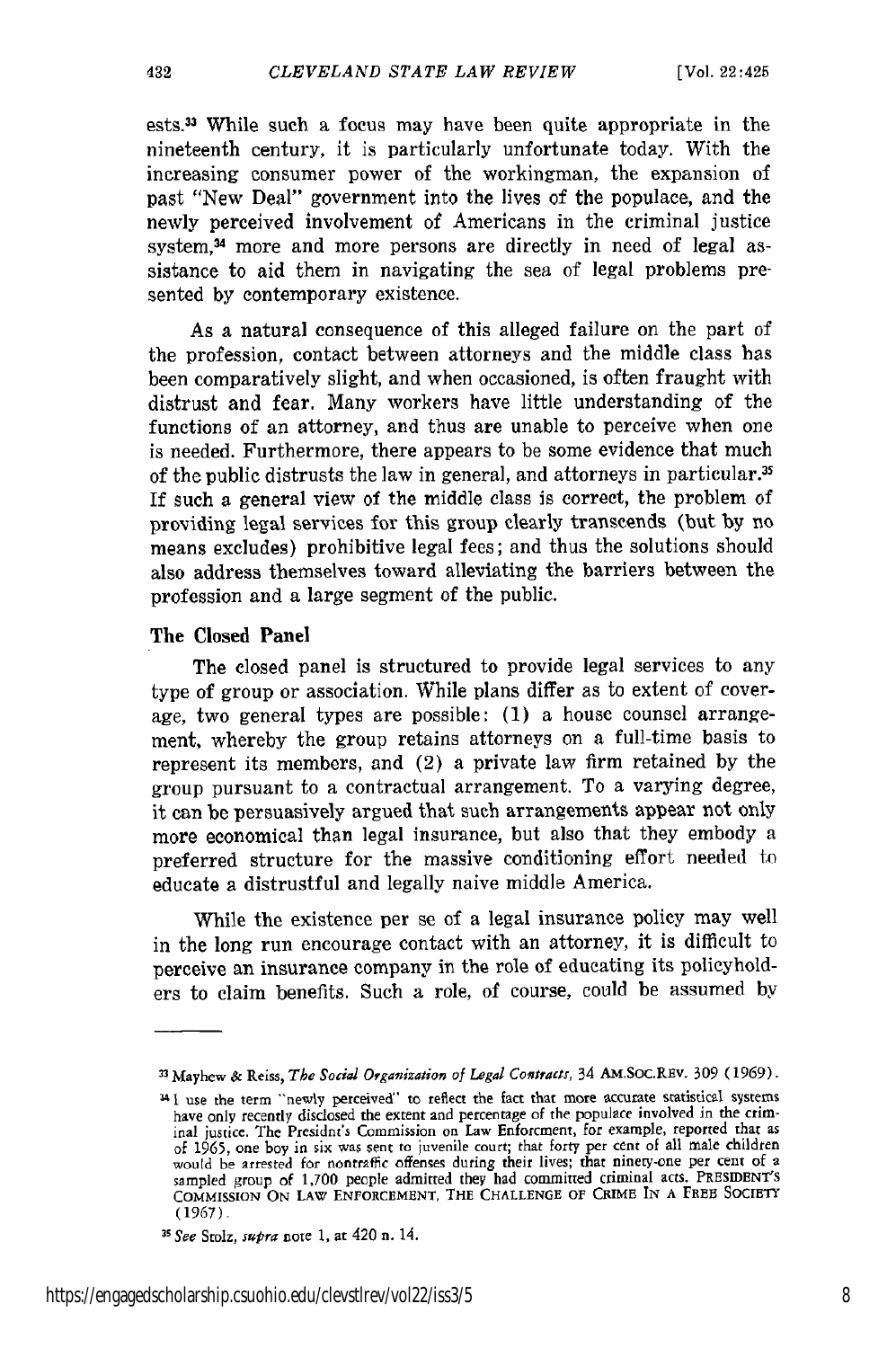bar associations and educators, but one suspects that the present lack of legal sophistication of the working class would attest to past shortcomings of the two in this regard. The insured group, on the other hand, could serve as a source of educational input for its members. Relying on brochures and lecturers, the group could conduct its own educational programs. While such an approach may be useful for highly-educated group memberships, its widespread utility is doubtful. It is the author's personal experience that all too many people ignore mail-outs and off-the-job lectures. In addition, many lack the necessary skills to comprehend and practically apply such material.

The closed panel, however, would tend to encourage frequent personal contact aimed at both education and "preventive legal care." To this end, an annual legal check-up<sup>36</sup> would be suggested. Such a device would serve a threefold purpose: first, it would tend to dispel fear and suspicion of attorneys by allowing the client to become familiar and presumably comfortable with the group attorney; second, it would enable the skilled attorney to review the legal picture of each client, and institute a program of preventive legal care; and finally, it would afford a suitable milieu for client education as to what situations and problems require consultation.

While legal insurance could conceivably provide for a legal check-up in its benefit schedule, no known system has yet to do so. The closest analogous benefit is an allowance for "advice and consultation." The A.B.A.'s pilot insurance project at Shreveport, for example, provides allowance for a maximum of four yearly visits to an attorney for purposes of advice and consultation. Although the administrators of the plan (Southwest Administrators, A Division of Jackson-Hardin, Inc., New Orleans, Louisiana), expected about one-half of all claims to be for advice and consultation, $\mathbf{v}$  statistics from the first two years indicate that such consultations accounted for only 1% of the fees paid by the plan. Significantly, in a two year period, only seven of approximately six hundred union members are recorded as having sought consultation. While such statistics may be somewhat misleading, $x$  it is probable that few attorneys utilized the occasions for preventive legal care. While drawing concrete analogies from Shreveport may be dangerous, this statistic, in itself, is rather alarming.

<sup>2</sup> The idea of a preventive "legal checkup" is discussed in an address prepared **by** Danny **R.** Jones for the Calif. Trial Lawyer's Ass'n Convention in San Francisco, Feb. **26,** 1972 [hereinafter referred to as Jonesi. Mr. Tones cites Brown, U. **So. CAL, SCHOOL OF** LAW PREVEN-TIVE LAW NEWSLETTER, June, 1971.

**<sup>37</sup>** Preliminary report of Southwest Administrators, Inc. (Sept. 1969).

*a1 Id.* at **19.**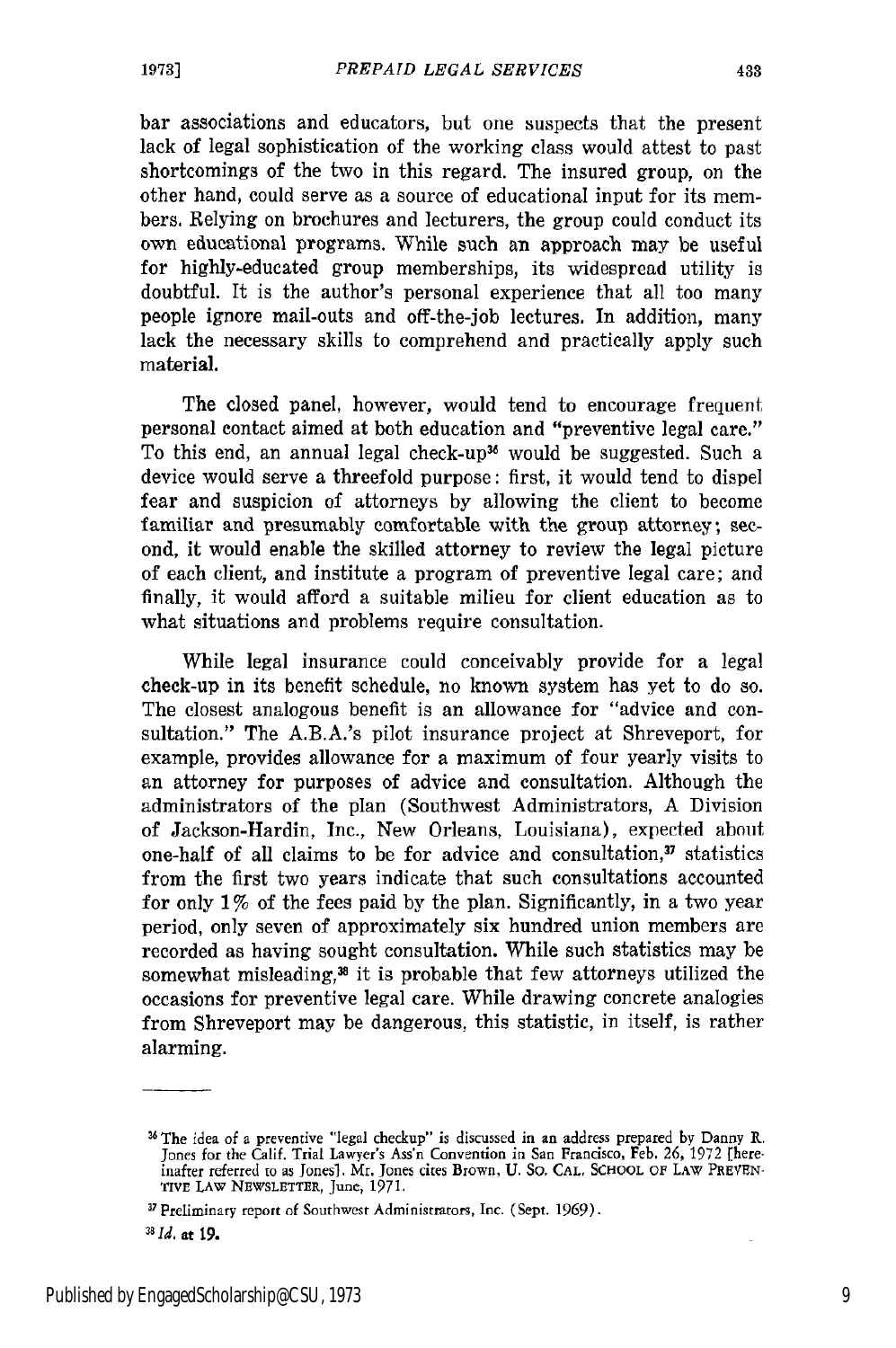The economic factor has been the most frequently-voiced criticism of the open panel. The argument is that the high administrative costs and abusive billing practices in union-sponsored, open panel medical plans suggest that similar legal insurance plans will be far more expensive than the closed panel.39 Until there is more definitive statistical evidence, however, one can, at best, only make a rebuttable presumption in favor of this argument. Such a presumption would appear further justified in light of the economics of scale<sup>40</sup> available to an "enlightened" closed panel practice. Moreover, it is asserted that a "lawyer working on a retainer salary for a group has no motivation to inflate the amount of work that he does for a particular client. '41

The ideal closed panel would copy, to some extent, the practice of the large corporation firms, of employing specialists in the areas most needed by their clients.<sup>42</sup> The specialists would serve much the same function as their corporate brethren, in that they would bring greater efficiency and effectiveness to their professional work by virtue of their expertise in one major area. Most attorneys in general practice would testify to the time saved and quality of work performed when working in their special areas. As time is indeed money in the legal profession, the costs saved by such an approach should be considerable.

Full implementation of the paraprofessional would be desirable to augment and complement the work of the specialist. Not only can the paraprofessional perform many of the time-consuming tasks hitherto handled by the higher-priced attorney, but a trained paraprofessional can also perform most legal tasks of an attorney with the exception of court appearances and client consultations.<sup>43</sup>

Other non-legal personnel would be of great use to such an office. An office administrator and efficiency expert, for example, may be desired to allocate and oversee workloads, dockets, office supplies, etc.,

<sup>&</sup>quot;SHREVEPORT **BAR** AssoCA IION, PREPAID **LEGAL** SERVICE **PLAN, A** COMPILATION **OF BASIC DOCUMENTS** (1973).

**<sup>11</sup>**Stolz, *supra* note 1, at 472.

<sup>41</sup> *Id.*

**<sup>11</sup>**Jones, *supra* note **36.**

**<sup>&#</sup>x27;In** fact, almost every legal task can be delegated to a paraprofessional (other than counseling clients and appearing in court or other formal proceedings) so long as "the lawyer maintains a direct relationship with his client, supervises the delegated and has capable professional responsibility for the work product. was permissible for a lay legal specialist to prepare complaints, demurrers, orders for and affidavit of publication of summons in divorce cases, bills of sale, and bankruptcy petitions, as this work was considered more preparatory than integral to a lawyer's work product<br>Johnson v. Davidson, 54 Cal. App. 251, 202 P. 159 (1921). However, in Ferris v. Snively<br>172 Wash. 167, 19 P. 942 (1933), the Washington limits to the legal activities which a layman could perform. There a specialist prepared wills, leases, mortgages, bills of sale, and contracts, and probated small estates, without the supervision of an attorney. The court held that the lay specialist was practicing law without a (Continued on next page)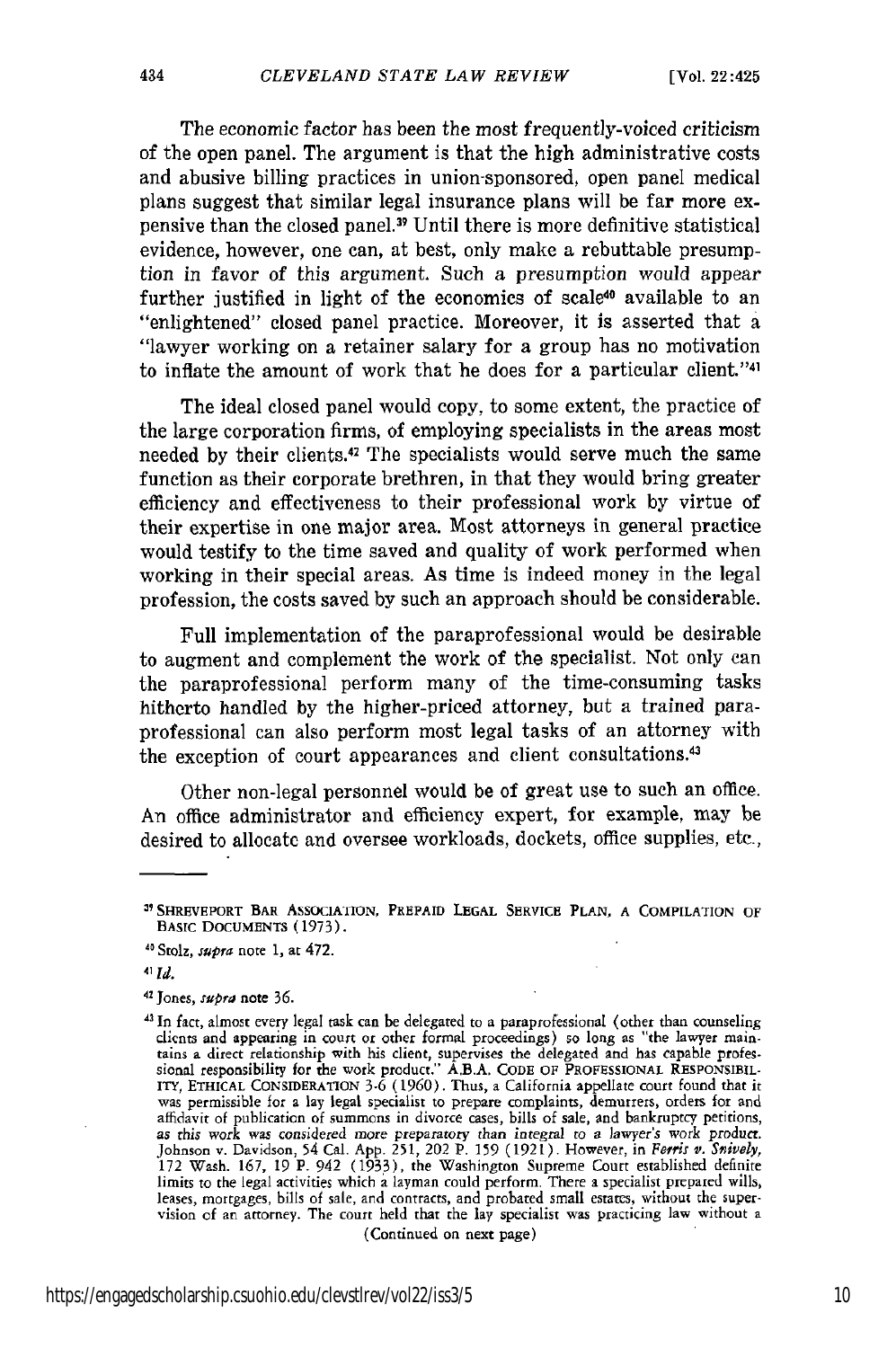as well as to hopefully implement timesaving forms. A social worker or marriage counselor could be retained by the law firm in areas where legal help is often sought, perhaps inappropriately.<sup>44</sup> Once again, substantial cost savings would be expected, while quality should not suffer, and may well be enhanced. More importantly, it is difficult to imagine any legal insurance plan utilizing any of the aforementioned practices.

Economy and efficiency, while necessarily of great importance, should of course be secondary to quality of work performed. The continuance of a group retainer (or the extended existence of a house counsel arrangement) should, as in the corporate model, be dependent on an educated review of services performed in a given period. The closed panel conveniently lends itself to such a review. Records, files, and attorneys are in one place and easily accessible; lines of control and authority are readily apparent; complaints and grievances are centrally located and easily amenable to correction, thus making it easier to focus on weak spots in the operation. Central accessibility is another bonus, with the closed panel.

### The Open Panel

Arguments favoring legal insurance emphasize that the open panel is the only plan providing for "free choice" of an attorney, and that legal insurance is not the "limited coverage-highly expensive" gargantuan that some might suppose. In addition, its proponents raise several serious questions and criticisims of the closed panel.

The argument for legal insurance is handicapped somewhat by a lack of statistical data in the area. The idea within the American legal framework can be traced back twenty years.45 Actual implementation of open panel projects has been rare, and when occasioned, has involved pilot projects of uncertain general applicability. Consequently, any assertions of favorable or unfavorable cost comparisons are, at best, inconclusive.

With such limitations in mind, the Shreveport project provides a great deal of encouragement to open panel advocates. While Stolz' preliminary conclusions were based upon benefits for certain narrowly-

<sup>(</sup>Continued from preceding page)

license, as the layman's work represented the final product of the attorney with little or no change. It should be noted that *Snivety* does not represent the modern viewpoint or the scope of activity of the legal specialist, and that it very likely would not be followed today due to the increasing support of the organized bar for the expanded use of paraprofessionals and the great shortages of legal services in many parts **of** the country. See Brickman, *Expansion oj the Lawyeting Process Through a New Delivery System: Emergence and State of Legal Professionalism,* 71 COLUNLREv. 1153 (1971); *see also Symposium on Legal Paraprofessionals,* 24 VAND.L.REV. 1077 (1971).

MWhile the "art" of marriage counseling is rather undeveloped, there are no indications that a lawyer is any more equipped for such counseling than is a social worker or psychologist. In fact, nothing in the standard curriculum of legal education would appear to qualify the attorney for such a role. *<sup>4</sup>*

*<sup>5</sup>See* L. Brown, *Legal-Cost Insuranee,* 354 INs.L.J. 475 (1952) (probably the first to publicly propose **the** ideas); *tee generally* Stolz, *spura* note 1, at 417 n. **1.**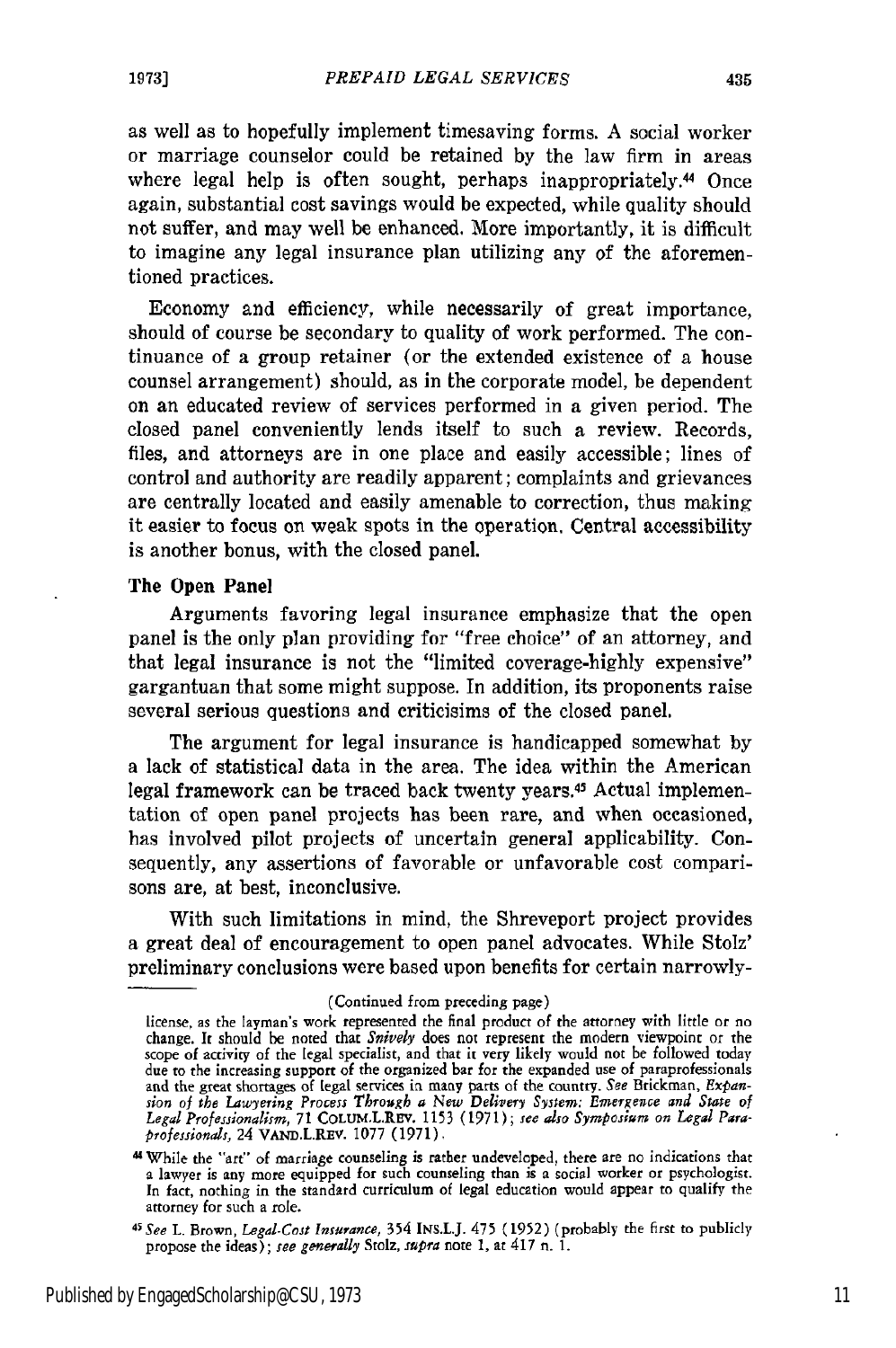defined categories, the architects of the Shreveport Plan almost entirely abandoned this categorical approach in favor of paying benefits in terms of genuine work tasks performed by attorneys. Thus, the program covers annual expenses up to one hundred dollars for advice and consultation; pays up to two hundred fifty dollars (after a ten dollar deductible) for office work; provides three hundred twenty-five dollars (after a twenty-five dollar deductible) for plaintiff's legal services in court cases, as well as an additional forty dollars for court costs; pays one hundred fifty dollars for "out of pocket expenses"; and also covers the insured for eight hundred dollars for defendant's representation (civil or criminal) along with a major legal benefit of eighty percent of the next one thousand dollars of incurred expenses. Aside from a list of exemptions comparing favorably with most closed panel plans, the Shreveport plan provides for broader protections than was hitherto considered feasible.

The open panel would also appear to avoid many of the ethical problems raised by the closed panel. Chief among these is the fear that the group entity itself will interfere with the attorney-client relationship. Such a worry is not without merit, as some group officials, for example, may well tend to view the closed panel as "their" law firm and thus seek special favors, or attempt to influence general policy **-** or worse yet, an individual case. Another ticklish situation arises if the group client decides to sue either the group entity itself, or the employer who finances the plan. While such suits are usually exempt from coverage, there is a very real concern that undue influence could be applied to the client or the closed panel attorneys.

Under the open panel plans, however, the attorneys utilized would be further removed from the group itself and, consequently, far less prone to be objects of undue influence.

The most acclaimed attribute of the open panel, however, is its preservation of the individual's option to choose the attorney of his choice. Such plans would leave undisturbed (or perhaps enhance) existing attorney-client relationships, and those who do not have an attorney would be free to enter the legal marketplace and voluntarily choose their own.

#### Conclusion

It is a matter of some speculation whether legal insurance will prove to be economically feasible. In abandoning Stolz' emphasis on a narrow categorical approach, the Shreveport designers have similarly abandoned the well-researched pronouncements of economic feasibility enunciated by the Stolz study. If feasible, however, the open panel would appear to be most attractive to groups possessing a fair degree of legal sophistication, and a high incidence of existing attorney-client relationships. For such individuals, the "preventive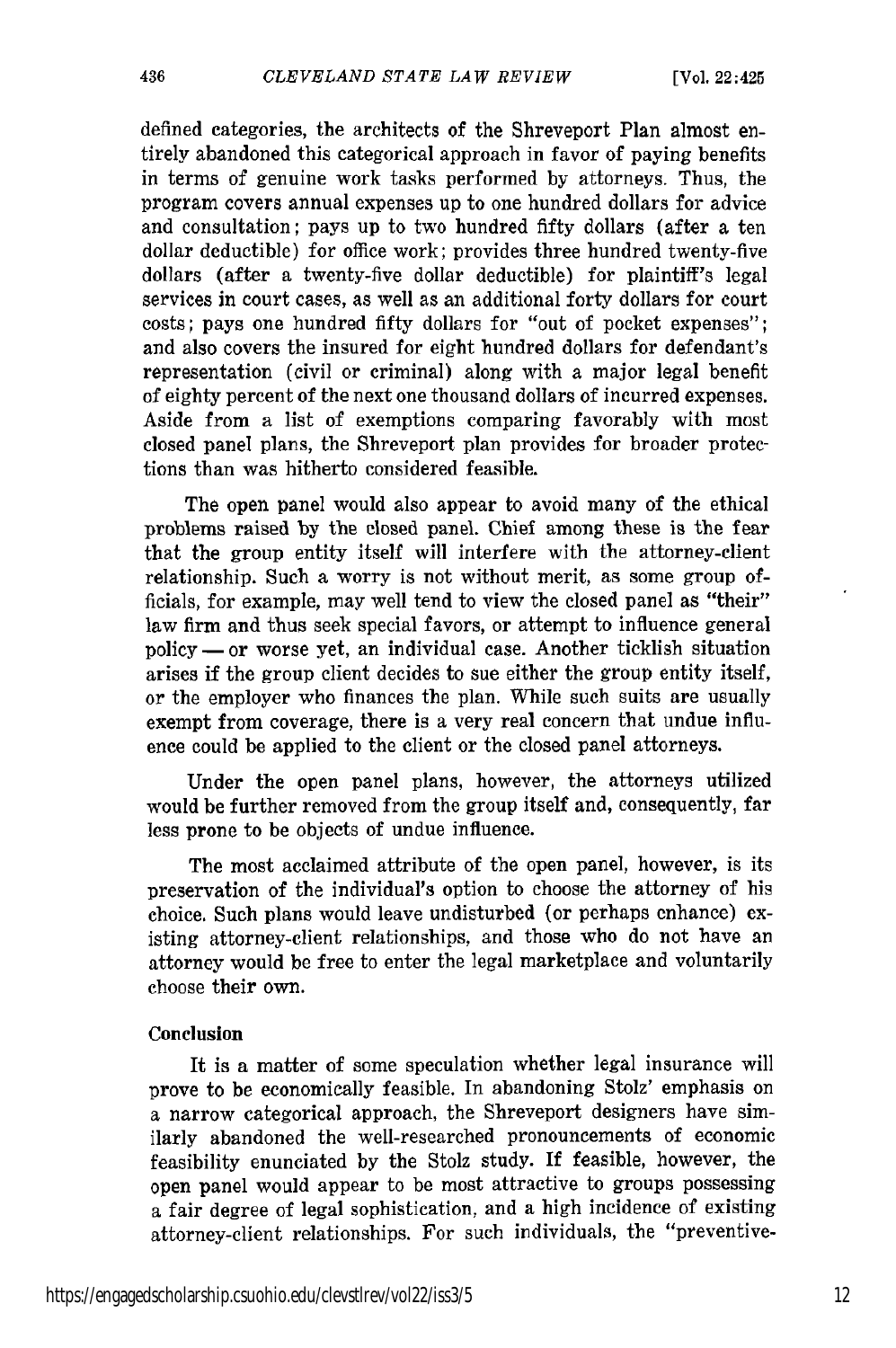educational" features of the closed panel would be relatively unimportant, as all that may be desired is insurance to purchase legal services, should the need arise. The institution of a closed panel system for such groups may prove both divisive and unpopular.

Similarly, the closed panel is favorable for groups unwilling to gamble on the long-term economics of legal insurance and desiring to institute an effective program of preventive legal care. Closed panels are structured to encourage more frequent attorney-client relationships, and possess the requisite "economics of scale" made possible by, among other things, the intelligent utilization of the specialist and the paraprofessional. Groups gaining maximum benefits from such plans will probably have membership with limited legal acumen and a low incidence of existing attorney-client relationships.

For groups closest to the latter description, the entire freedom of choice issue may be little more than jingoistic fancy. One observer,<sup>46</sup> for example, argues that "[T] here is a vast difference between the abstraction of a free selection in the market place and the reality of how people really get to lawyers," reasoning that most people are referred to attorneys by third parties and that the Shreveport data indicates the group entity replaces the friend or neighbor as the source of referrals.

Leaving aside semantic distinctions and the causal factors underlying the dynamics of the legal marketplace, it is true that only the open panel allows an individual to choose his own lawyer. It also is true, however, that for too many of the legally disenfranchised (in the A.B.A.'s words) ". **.** . consulting a lawyer of their choice is not a part of their lifestyle."<sup>47</sup> Since most closed panel plans exclude traditional fee-generating cases (such as personal injury and workmen's compensation), the areas in which the middle class traditionally had some degree of freedom of choice are effectively preserved. Even in such areas, however, freedom to choose is meaningless if one does not recognize situations calling for the exercise of this freedom.

How free, then, is the choice of the individual? Can it not also be asserted that for many there is a certain freedom in not having to choose; in knowing that the firm which handles the legal work for your group is staffed by competent attorneys specializing in the area of your needs? To those who presently have little inclination or under-

Addrecss by Ray Marks, Professor **of** Law **U.** of Chi. Legal Affairs Conference of **the** Louisiana branch of the American Civil Liberties Union, in New Orleans, Dec. **16,** 1972. Reprinted in **GROUP LEGAL** SERVICES **NEWS,** Dec. **1972.**

<sup>4</sup> A.B.A. **SPECIAL** COMMITTEE **ON** PREPAID *LEGAL* SERVICES, **COMMENT,** in REVISED **HAND.** BOOK **ON** PREPAID **LRGAL** SERVICES 9 (April, **1972).**